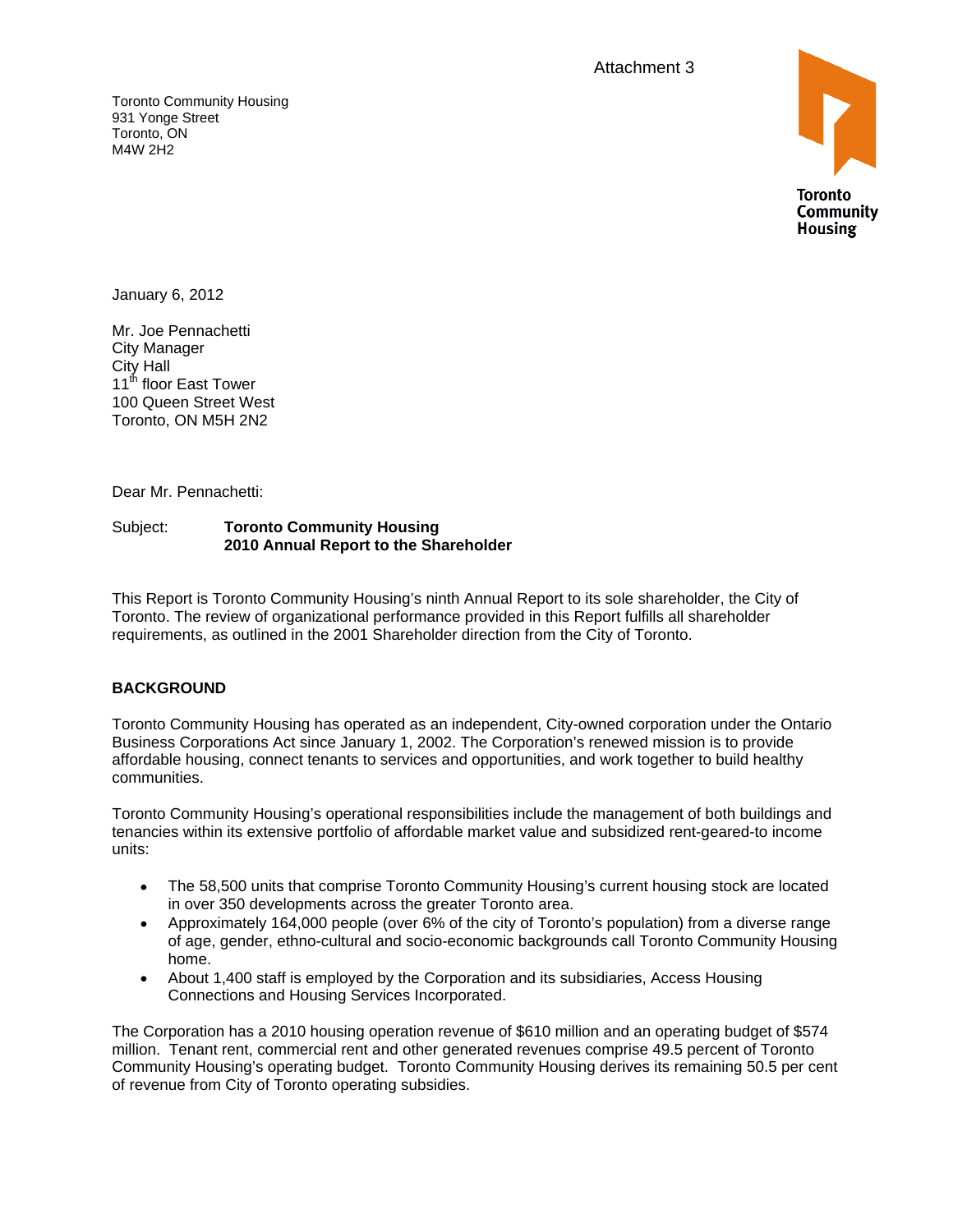Toronto Community Housing invested \$165 million in capital spending and completed over 4,000 repair projects in 2010 that brought the average unfunded Facilities Condition Index (FCI) to 8.4%.

Corporate governance within Toronto Community Housing is led by the organization's thirteen member Board of Directors who are appointed by the City. The Board consists of 3 City Councillors, 9 citizens, two of which must be Toronto Community Housing tenants, and a representative of the Mayor. The Board of Directors oversees and is accountable for policy, operational and financial management of the Corporation and sets policy and business direction.<br>2010 was a year of challenge and change for Toronto Community Housing. Despite significant hurdles,

the organization delivered results in several core business areas. The launch of the new and more focused Community Management Plan 2010-2012 reflected a shift towards a more strategic approach to addressing the complex issues facing the organization. The Community Management Plan is part of the Corporation's commitment to advising the Shareholder of organizational performance and strategic<br>direction and is provided on an annual basis to the City of Toronto.

direction and is provided on an annual basis to the City of Toronto.<br>This Annual Report responds to all Shareholder requirements as put forth in the Shareholder Direction. Specifically, the Report highlights significant achievements that Toronto Community Housing, in cooperation with its stakeholders and community partners, accomplished in 2010.

## **THE SHAREHOLDER DIRECTION**

The Shareholder Direction defines the corporate relationship between Toronto Community Housing and the City of Toronto, including principles of governance and accountability. Included in the Direction are the Shareholder's objectives for Toronto Community Housing, principles of operation, funding arrangements and reporting requirements.

The Shareholder Direction defines the operating accountabilities of Toronto Community Housing to include:

- employment of its own staff;
- responsibility for the management of its housing portfolio;
- responsibility for all policy and operational decision making; and  $\bullet$
- accountability for organizational decision making through submission, to City Council, of an annual update to the organization's three-year business plan (the Community Management Plan), and through submission of an Annual Report.

### **ANNUAL REPORT**

The Shareholder Direction has directed Annual Reporting requirements to include:

- explanations and account of variances between actual operational and budgeted amounts;  $\bullet$
- variances that may financially impact the Shareholder;  $\bullet$
- information that is likely to materially affect tenant views of Toronto Community Housing;  $\bullet$
- major findings of internal or other audits;
- information regarding organizational performance that the Shareholder may use to determine that the Shareholder Direction has been respected; and
- $\bullet$ number of evictions per year, including costs and rationale.

Additionally the Annual Report offers Toronto Community Housing the opportunity to showcase some of its more significant annual achievements in relation to its strategic objectives, as stated in the Community Management Plan. The Annual Report is accompanied by audited financial statements.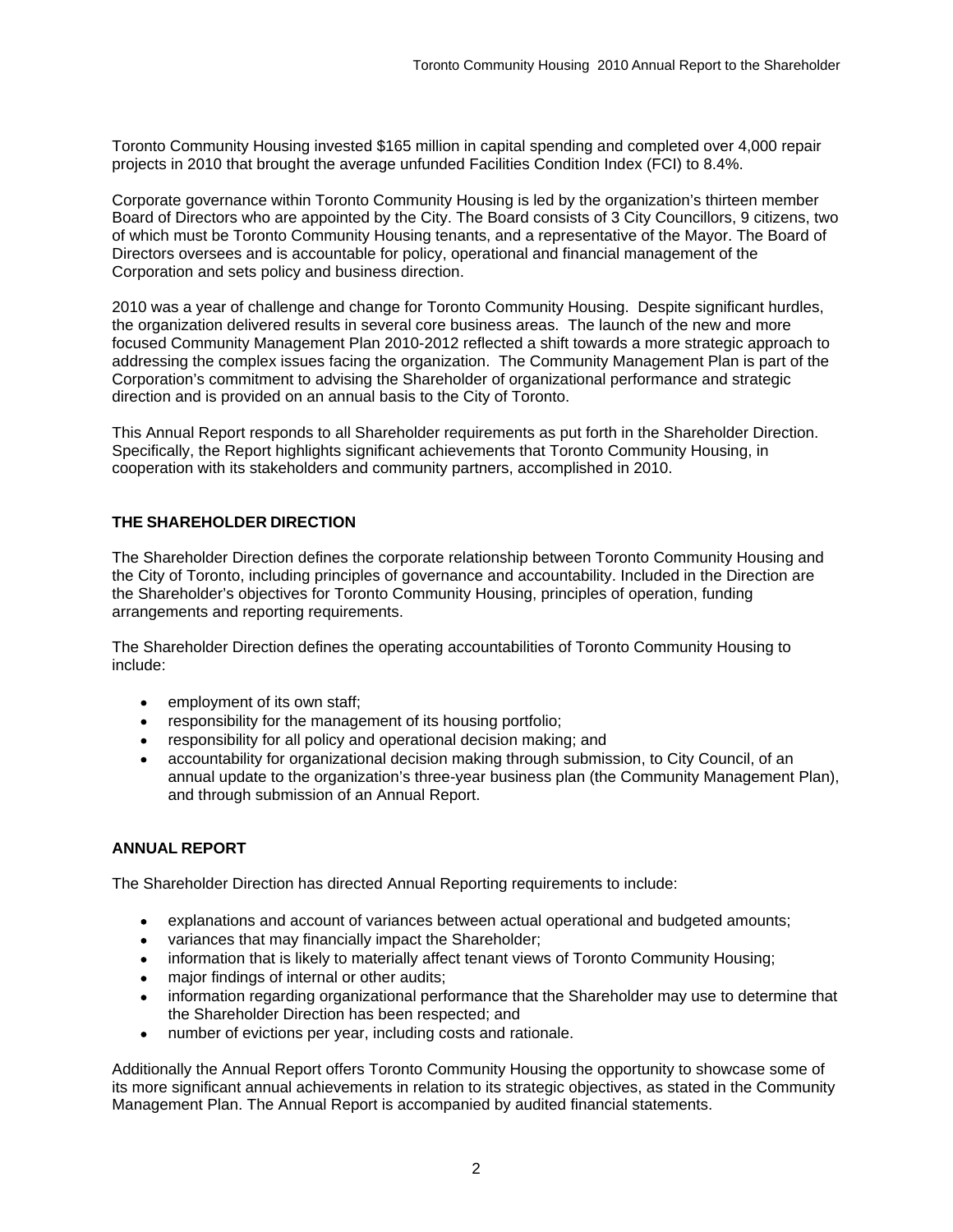### **TORONTO COMMUNITY HOUSING – 2010 HIGHLIGHTS**

There are three strategic focus areas for the 2010-2012 strategic plan: Strengthening People, Strengthening Places, and Strengthening Our Foundation.

## **STRENGTHENING PEOPLE**

In 2010 Toronto Community Housing made significant strides towards improving the social and economic conditions of tenants. One of the best ways to achieve success is by supporting tenants to fulfill the obligations of their lease, and by connecting them with services that can lead to gainful employment, career development or overall improved health.

The results of Justice Patrick LeSage's review of the Eviction Prevention Policy were a catalyst for the organization. It resulted in changes to the Eviction Prevention Policy and to the way in which staff respond to vulnerable tenants. A copy of the LeSage Review Report is attached.

Highlights include:

- Implemented a Vulnerable Tenant Protocol that better positions us in identifying and responding  $\blacksquare$ to vulnerable tenants and connect them to appropriate supports
- Developed a comprehensive Eviction Prevention Workplan in response to the LeSage Review recommendations
- Continued to help break the cycle of poverty among tenants by partnering with agencies that distribute scholarships to youth to help them pursue education
- Supported multiple events for tenants, including Seniors Month and youth tenant elections  $\blacksquare$ (eleven Youth Councils made up of 167 young people aged 14 – 28 launched)
- Partnered with organizations such as RBC and the U of T Rotman School of Management to  $\blacksquare$ provide access to tenants for skill development and start-up capital to launch small business ideas; launched Small Business Portal at Regent Park
- Launched an Apprenticeship Cleaning program with 30 tenant participants; 29 of the 30 tenants moved on to a 50-week job placement with 27 actively participating at the end of 2010
- Awarded 20 scholarships of \$4,000 each to youth tenants through a partnership with Scadding Court **Counter of the County of the County of the County of the County of the County of the County of the County of the County of the County of the County of the County of the County of the County of the County of the Coun**

#### **Spotlight: Eviction Prevention**

In response to the LeSage Review, Toronto Community Housing implemented a comprehensive set of changes to eviction prevention policies and procedures. At the policy level, a Vulnerable Tenants protocol was developed and implemented, the Eviction Prevention Policy was updated and a Customer Service Strategy was developed. Integrated teams were established to review individual cases and ensure ongoing communication and problem solving with vulnerable tenants.

Training sessions for front line staff were held with a focus on identifying vulnerable tenants during annual unit inspections. Informal building cafes gave tenants opportunities to meet staff and discuss their concerns. On-site attendance schedules for Tenant Service Coordinators were initiated, providing a reliable point of face-to-face contact for tenants. Letters to tenants were reviewed and made clearer and a new template allowed staff to input rent-geared-to-income calculations into tenant letters.

As a result of these changes, 2010 eviction rates were 48% lower than 2009 rates and the number of repayment agreements negotiated between staff and tenants showed an upward trend.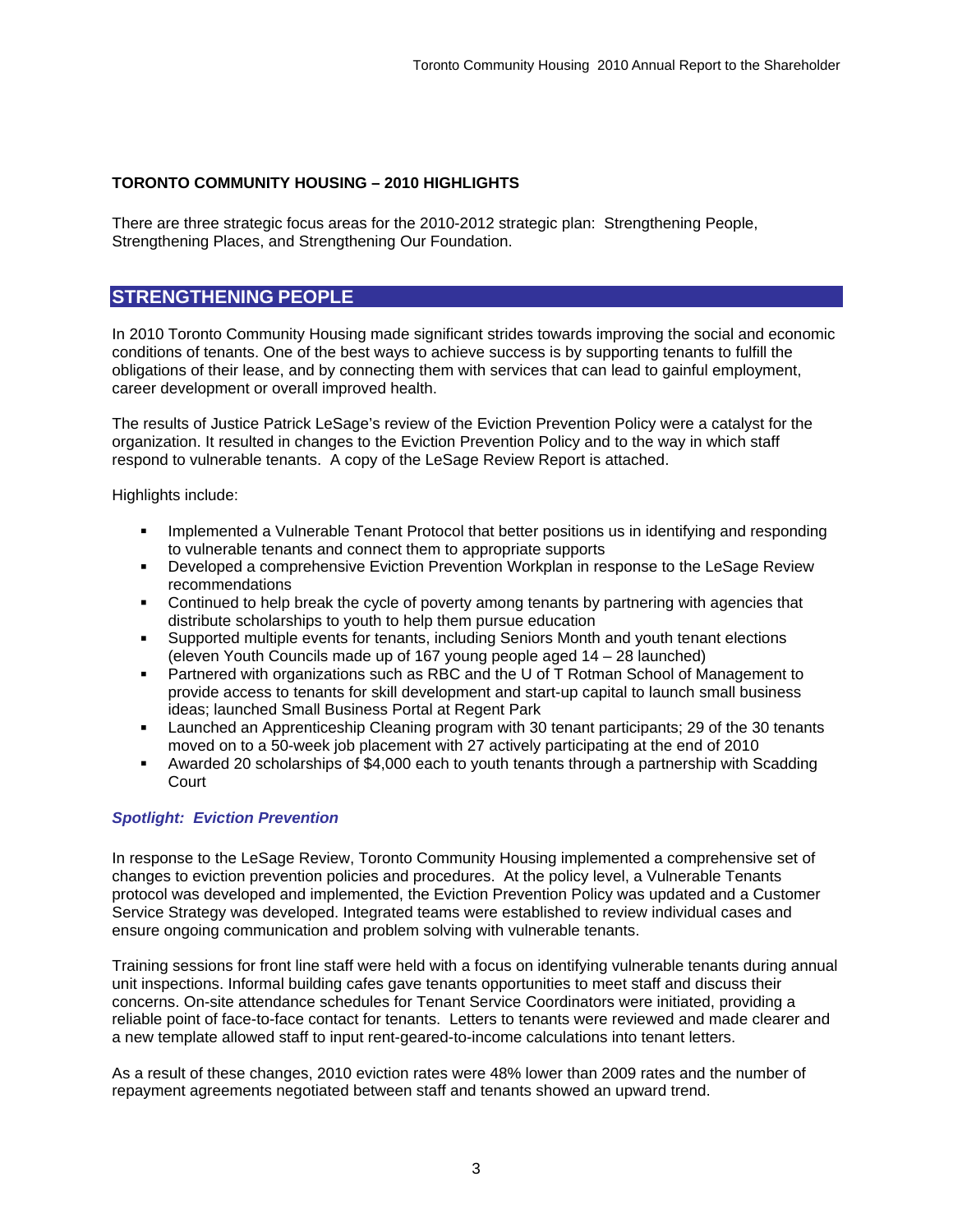| Measure                                               |     | <b>YTD</b> | YTD  |
|-------------------------------------------------------|-----|------------|------|
|                                                       |     | Q409       | Q408 |
| <b>Tenant Evictions (Arrears)</b>                     | 186 | 415        | 492  |
| <b>Total Tenant Evictions</b>                         | 186 | 415        | 492  |
| % Reduction / Increase from Year Previous (Evictions) | 55% | 16%        |      |
| Repayment Arrangements Initiated within OU            | 555 | 545        |      |
| # of Applications to Tribunal (TCH)                   | 875 | 1,760      |      |
| Mediated Settlements via Tribunal (Formal Resolution) | 441 | 737        |      |
| % Reduction / Increase from Previous Year             | 40% |            |      |

## **Tenant Evictions & Reduction over Time**

# **STRENGTHENING PLACES**

In 2010, Toronto Community Housing continued to deliver on its commitment to ensuring that tenants live in good neighbourhoods with well-maintained buildings and green spaces. Over the past seven years, with the support of all three levels of government, Toronto Community Housing has invested more than \$630 million in building improvements, but there remains much more work to be done to bring all buildings to a state of good repair. The \$1.5-billion, 10-year Housing Works strategy is guiding investments in real estate assets and transforming Toronto Community Housing's portfolio into a healthy, accessible and safe place. Housing Works guides decisions for the repair, retrofit, revitalization and replacement of housing stock. 2010 was the second year of the strategy, where the focus was on continuing to make capital investments in buildings, reducing ecological footprint, pursuing an approach to revitalization that engages the community, and divesting properties that are no longer performing well.

Highlights included:

- Invested \$165 million on capital repairs
- Upgraded 2,703 units, including 2,437 kitchens and 879 bathrooms in 26 buildings
- 108 projects funded through the first instalment of funding from the Social Housing Renovation  $\blacksquare$ and Retrofit Program, including 10 accessibility retrofits, 2 new elevators, 4 building envelopes, 13 Life Safety programs, 7 new roofs, 13 sets of structural repairs, and refurbishing 40 units
- $\blacksquare$ Overall portfolio average Facility Condition Index (unfunded) was 8.4%, well within the portfolio target range of 12%
- Provided Bug and Scrub service with mattress encasements to vulnerable tenants
- Strengthened partnership with Toronto Police Services in place and tested an enhanced  $\blacksquare$ community safety strategy in six communities
- Invested \$1 million in tenant-led projects that enhanced aesthetics in 8 communities
- First market condominiums in Regent Park (One Cole) were occupied
- $\blacksquare$ All commercial retail in Regent Park leased (FreshCo by Sobeys opened in Q4), and 100% of replacement units and affordable rentals in revitalization sites were completed and delivered
- Reduced energy and water costs by 11% through energy retrofit investment and tenant education efforts and the contract of the contract of the contract of the contract of the contract of the contract of the contract of the contract of the contract of the contract of the contract of the contract of the contract of th
- Sold 14 high maintenance cost houses to reduce costs associated with upkeep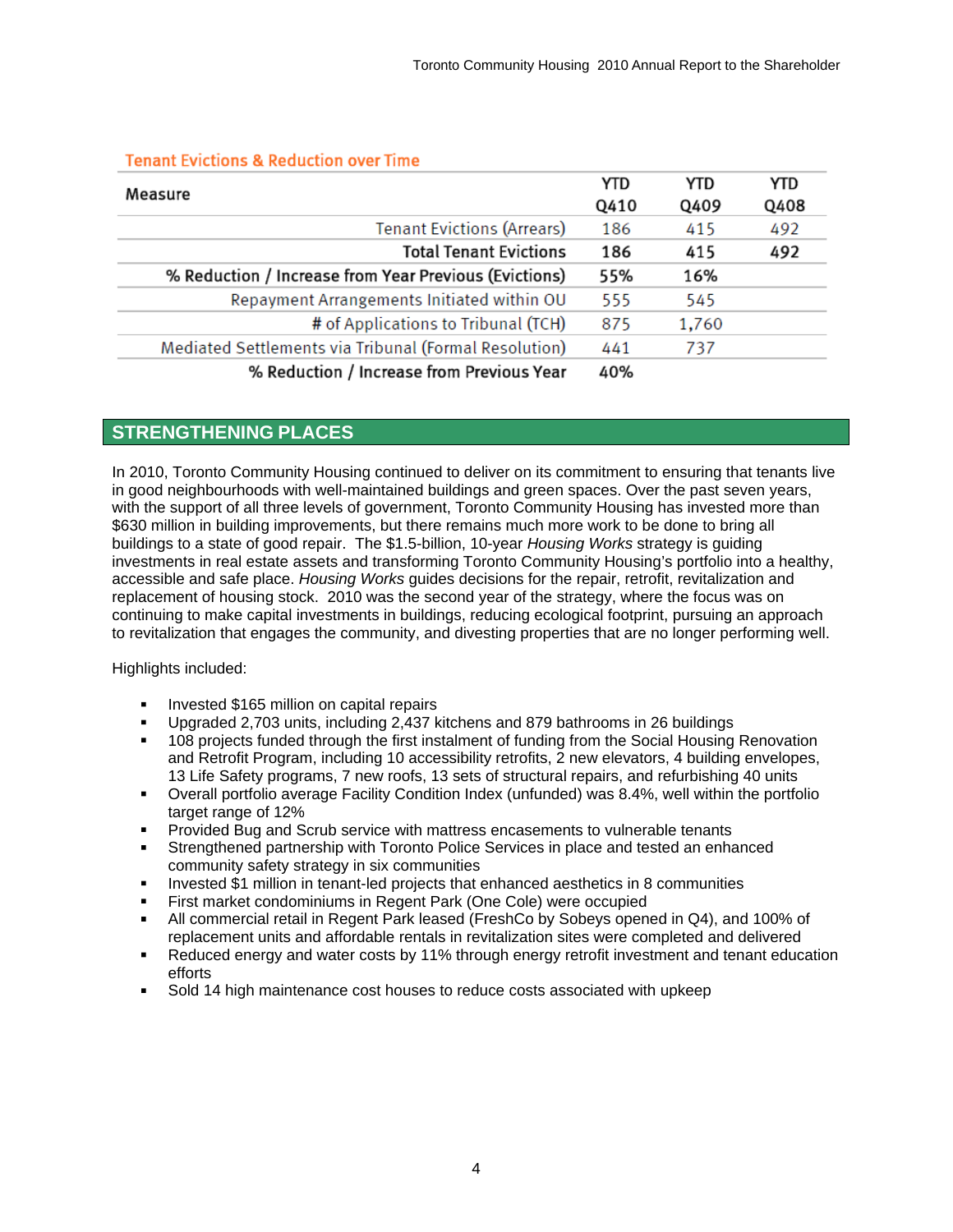# **STRENGTHENING OUR FOUNDATION**

Organizational improvement was a priority in 2010. The focus was on strengthening the Corporation's ability to deliver core business by ensuring there is a strong foundation in place for the execution of solid business practices.

Highlights included:

- $\blacksquare$ Developed a renewed Customer Service Strategy with staff and tenants that will increase access to integrated service and ensure service is respectful and helpful Credit rating was reaffirmed at AA-/Stable
- 
- $\blacksquare$ Implemented a move out program to shorten the turnaround time for unit refurbishment and minimize vacancies
- Established investigative and audit functions to manage policies, internal controls and suspected  $\blacksquare$ fraud
- Demonstrated a continued trend towards progressive representation of racialized individuals and women in the workforce
- **EXEC** Launched a revamped tenant newsletter, the front door
- Conducted first annual reputation survey to establish benchmark for future progress: 67% of respondents had heard of Toronto Community Housing; 48% favourable versus 29% unfavourable impressions (January 2010)

### **Spotlight: Organizational Response**

A six-alarm fire at 200 Wellesley Street East on September 24, 2010 left 1,200 tenants virtually homeless. Toronto Community Housing mobilized an organization-wide crisis response team of staff, management, and executives to support those affected by the fire. Staff from across the enterprise worked around the clock, coordinating with the City of Toronto's emergency response team and other agencies to support tenants. Toronto Community Housing used a tenant information hotline, on-site information, online resources and the media to ensure that all tenants were well informed on the status of their homes and the resources available during the transition period. The corporation exercised its right over a contracted property manager to take over property management in order to expedite the repair and move-in process.

By January 2011, all residents of the South Tower and more than 85% of the residents of the North Tower had moved back home. Residents of the badly damaged apartments on floors 23, 24 and 25 of the North Tower were provided with long-term accommodation in furnished Toronto Community Housing apartments. The contract of the contract of the contract of the contract of the contract of the contract of the contract of the contract of the contract of the contract of the contract of the contract of the contract of th

Toronto Community Housing is proud of the way staff stepped forward, working thousands of extra hours to ensure that displaced tenants were supported. That crisis response was the right thing to do for tenants of 200 Wellesley; however, it did divert financial and strategic resources from other areas.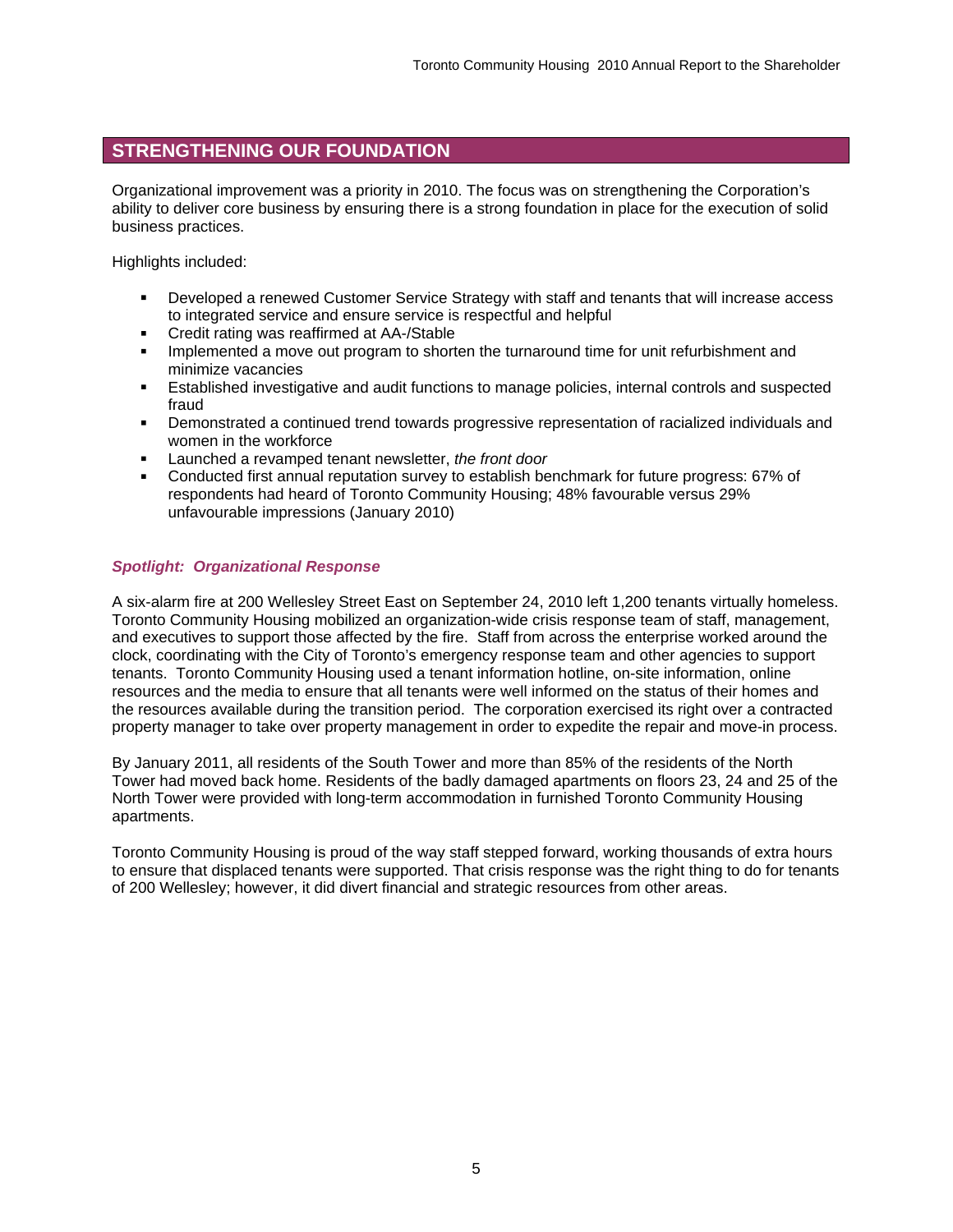#### **2010 PERFORMANCE SCORECARD**

In 2009, staff began developing a new system for performance reporting that provides the Board with improved reporting on how investments and actions taken are leading to desired outcomes. Appropriate indicators were identified and validated to track and report on progress towards achieving stated results.

The 2010 Performance Scorecard (see Attachment) illustrates progress towards achieving expected results where measures have been identified and approved.

Legend: Green = expected results achieved; Yellow = results moderately below expectations; and Red = results far below expectations.

#### **CONCLUSION**

This report, together with the attached audited financial statements, meets the requirements for annual reporting to the shareholder as set out in the Shareholder Direction. The report provides the shareholder with an overview of the highlights against key outcomes as committed to in the Community Management Plan 2010-2012.

Len Koroneos Chief Executive Officer (Interim)

Attachments: Resolution of the Board of Directors, Toronto Community Housing Corporation Toronto Community Housing 2010 Audited Financial Statements

2010 Performance Scorecard

LeSage Review Report

cc. Nancy Autton - City Manager's Office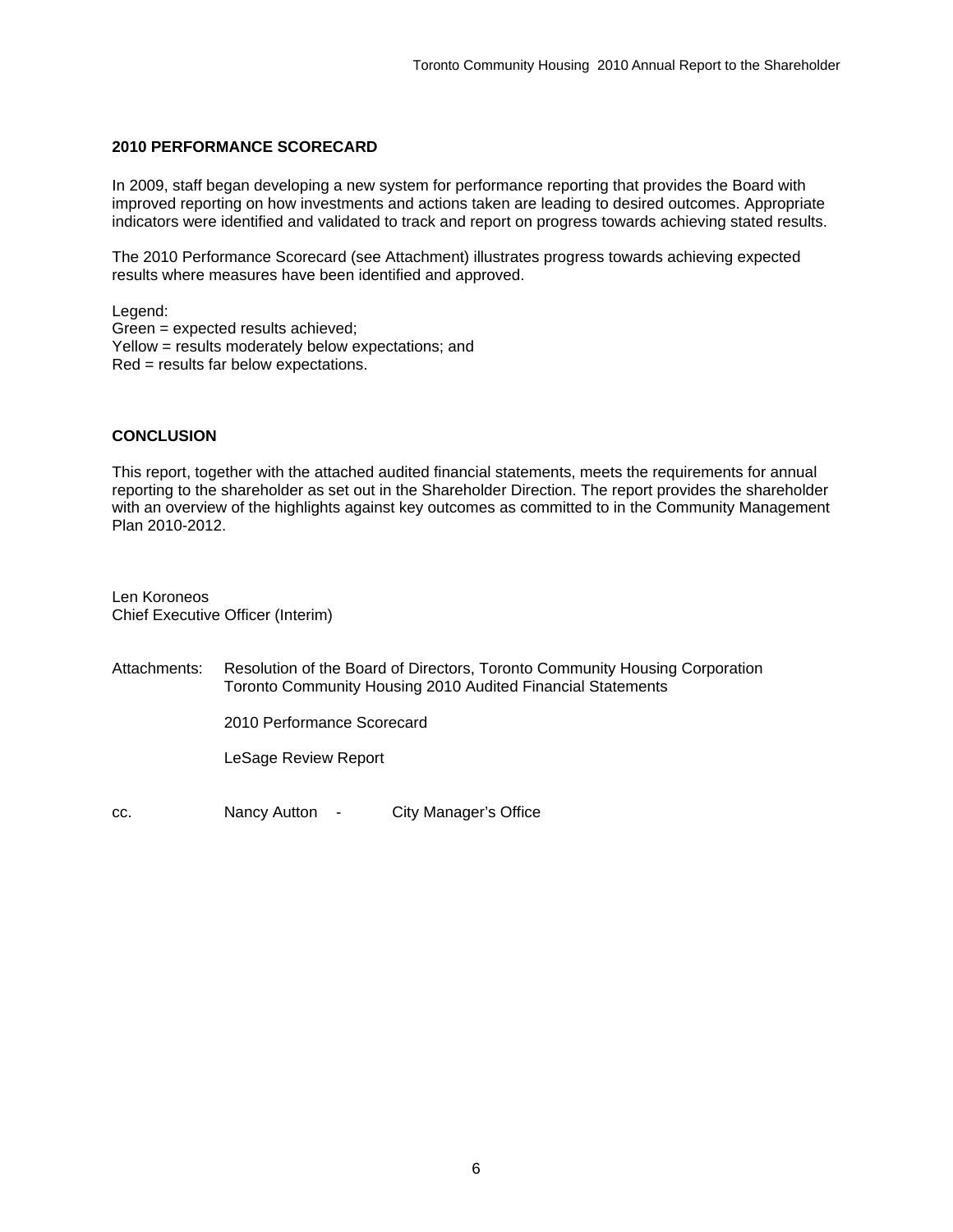# **2010 PERFORMANCE SCORECARD**

| <b>CMP Strategic Focus Areas</b>     | <b>CMP Outcome Areas</b>                                 | <b>CMP Strategies</b>           | <b>Measures</b>                                                            | Q1 Measure<br><b>Status</b> | Q2 Measure<br><b>Status</b> | Q3 Measure<br><b>Status</b> | Q4 Measure<br><b>Status</b> |
|--------------------------------------|----------------------------------------------------------|---------------------------------|----------------------------------------------------------------------------|-----------------------------|-----------------------------|-----------------------------|-----------------------------|
| 1.<br><b>Strengthening</b><br>People | <b>Successful</b><br><b>Tenancies</b>                    | Mental Health                   | <b>TBD</b>                                                                 | <b>TED</b>                  | <b>TED</b>                  | <b>TED</b>                  | TBD                         |
|                                      |                                                          | <b>Seniors</b>                  | <b>TBD</b>                                                                 | TBD                         | TBD                         | <b>TED</b>                  | TBD                         |
|                                      |                                                          |                                 | <b>HOUSEHOLD IN ARREARS (%)</b>                                            | Q3                          | Q3                          |                             |                             |
|                                      |                                                          | <b>Eviction Prevention</b>      | TENANT EVICTION REDUCTION OVER TIME                                        | Q3                          | Q3                          |                             |                             |
|                                      | <b>Economic</b><br><b>Development</b>                    | <b>Economic Opportunities</b>   | PURCHASING \$'s LEVERAGED INTO TENANT<br>OPPORTUNITY                       | 04                          | 04                          | 04                          |                             |
|                                      | <b>Empowered Tenants</b>                                 | Tenant Leadership               | TENANT EXPERIENCE - LEADERSHIP TRAINING                                    | Q3                          | <b>Q3</b>                   | $\Omega$ 3                  | TBD                         |
|                                      |                                                          |                                 | <b>TBD</b>                                                                 | <b>TBD</b>                  | <b>TBD</b>                  | TB <sub>O</sub>             | <b>TBD</b>                  |
|                                      |                                                          | Tenant Engagement               | TENANT EXPERIENCE - DECISION-MAKING<br>GROUPS                              | Q3                          | Q3                          | <b>QS</b>                   | TBD                         |
|                                      | <b>Valuable Community</b><br><b>Spaces</b>               | Curb Appeal                     | <b>TBD</b>                                                                 | <b>TED</b>                  | <b>TED</b>                  | <b>TED</b>                  | TBD                         |
|                                      |                                                          | Community Gardens               | <b>TBD</b>                                                                 | <b>TBD</b>                  | <b>TBD</b>                  | <b>TBD</b>                  | TBD                         |
|                                      |                                                          | Use of Space                    | <b>TBD</b>                                                                 | TBD                         | TBD                         | <b>TBD</b>                  | TBD                         |
|                                      | <b>Enhanced</b><br><b>Community Safety</b>               | Community Safety                | SERIOUS CRIME OCCURRENCES                                                  |                             |                             |                             |                             |
| 2.<br>Strengthening<br><b>Places</b> |                                                          |                                 | ANTI-SOCIAL BEHAVIOUR OCCURRENCES                                          | Q3                          | Q3                          |                             |                             |
|                                      |                                                          | <b>Tenant Perception</b>        | TENANT PERCEPTION OF SAFETY                                                | <b>TBD</b>                  | <b>TBD</b>                  | TBD                         | <b>TBD</b>                  |
|                                      |                                                          | Maintenance                     | MLS ORDER DEFICIENCIES CLOSED vs.<br><b>OUTSTANDING</b>                    |                             |                             |                             |                             |
|                                      | <b>Well Maintained</b><br><b>Buildings</b>               | Clean Buildings                 | <b>TBD</b>                                                                 | TBD                         | TBD                         | <b>TBD</b>                  | TBD                         |
|                                      |                                                          | Pest Management                 | PEST COMPLAINTS RECEIVED - UNIQUE<br><b>ADDRESSES</b>                      | TBD                         | <b>TBD</b>                  | <b>TBD</b>                  | TBD                         |
|                                      | <b>Sound Investments in</b><br><b>Real Estate Assets</b> | <b>Environmental Retrofit</b>   | UTILITY USAGE - HYDRO, GAS, WATER                                          |                             |                             |                             |                             |
|                                      |                                                          |                                 | CO2 FOOTPRINT REDUCTION                                                    |                             |                             |                             |                             |
|                                      |                                                          | Capital Repair                  | STATE OF PORTFOLIO REPAIR                                                  |                             |                             |                             |                             |
|                                      |                                                          |                                 | CAPITAL REPAIR SPEND                                                       |                             |                             |                             |                             |
|                                      |                                                          | <b>Community Revitalization</b> | <b>BUILDING / NEW UNIT TURNOVER</b>                                        |                             |                             |                             |                             |
|                                      |                                                          | <b>Housing Replacement</b>      | High FCI Units Sold or Transferred                                         | Q4                          | Q4                          | Q4                          |                             |
|                                      |                                                          |                                 |                                                                            |                             |                             |                             |                             |
|                                      | <b>Improved Customer</b><br><b>Service</b>               | <b>Customer Service</b>         | CLIENT CARE CENTRE RESPONSIVENESS<br>SERVICE REQUEST RESOLUTION TURNAROUND |                             |                             |                             |                             |
|                                      |                                                          |                                 | REPAIR WORK ORDER RESOLUTION TIME                                          |                             |                             |                             |                             |
|                                      |                                                          |                                 |                                                                            |                             |                             |                             |                             |
|                                      |                                                          |                                 | REPAIR QUALITY - TENANT SATISFACTION                                       | TED                         | TED                         | <b>TED</b>                  | TBD                         |
|                                      |                                                          | Customer Supports & Systems     | <b>TBD</b><br>TENANT SATISFACTION - CLIENT CARE                            | TBD                         | TBD<br>Q4                   | TBD                         | TBD                         |
|                                      |                                                          |                                 | <b>RESPONSE</b><br>TENANT SATISFACTION - OU OFFICE                         | Q4                          |                             | Q4                          | <b>TBD</b>                  |
|                                      |                                                          |                                 | INTERACTIONS                                                               | Q4                          | Q4                          | Q4                          | <b>TBD</b>                  |
|                                      |                                                          | Long-term Fin. Strategy         | <b>TBD</b>                                                                 | TBD<br>Q3                   | <b>TBD</b><br>Q3            | <b>TED</b>                  | TBD                         |
|                                      | <b>Improved Financial</b><br><b>Discipline</b>           |                                 | <b>CREDIT RATING STATUS</b>                                                |                             |                             |                             |                             |
|                                      |                                                          | <b>Business Operations</b>      | NET OPERATING INCOME BEFORE DEBT                                           |                             |                             |                             |                             |
| З.                                   |                                                          |                                 | <b>MANAGEABLE COST PER UNIT</b>                                            |                             |                             |                             |                             |
| <b>Strengthening our</b>             |                                                          |                                 | <b>VACANCY LOSS</b>                                                        |                             |                             |                             |                             |
| <b>Foundation</b>                    |                                                          |                                 | RENTABLE UNIT AVERAGE TURNAROUND TIME                                      |                             |                             |                             |                             |
|                                      |                                                          |                                 | NON RENTAL REVENUES                                                        | 01.11                       | 01.11                       | 01:11                       | 01.11                       |
|                                      | <b>Healthy Workplaces</b>                                | Succession                      | <b>INTERNAL SUCCESSION</b>                                                 |                             |                             |                             |                             |
|                                      |                                                          |                                 | <b>STAFF TURNOVER</b>                                                      |                             |                             |                             |                             |
|                                      |                                                          | Diversity & Inclusion           | TCH WORKFORCE vs. CMA                                                      |                             |                             |                             |                             |
|                                      |                                                          |                                 | <b>WORKFORCE DEMOGRAPHICS</b>                                              |                             |                             |                             |                             |
|                                      |                                                          | Health & Wellness               | HEALTH & PRODUCTIVITY INDEX                                                |                             |                             |                             |                             |
|                                      | <b>Managed Risk &amp;</b>                                | Enterprise Risk Management      | LITIGATION RISK - CIVIL CLAIMS > \$ 1M                                     | Q3                          | Q3                          |                             |                             |
|                                      | <b>Effective Governance</b>                              | Governance                      | <b>TBD</b>                                                                 | <b>TBD</b>                  | TBD                         | <b>TBD</b>                  | TBD                         |
|                                      | <b>Better</b><br><b>Communications</b>                   | <b>External Relations</b>       | REPUTATION SURVEY RESULTS                                                  | <b>TED</b>                  | <b>TBD</b>                  | <b>TED</b>                  | TBD                         |
|                                      |                                                          | Employee Communications         | EMPLOYEE SURVEY RESULTS                                                    | TED                         | <b>TBD</b>                  | <b>TBD</b>                  | TBD                         |
|                                      |                                                          | <b>Tenant Communications</b>    | EFFICACY OF TENANT COMMUNICATIONS                                          | TED                         | <b>TBD</b>                  | <b>TBD</b>                  | TBD                         |